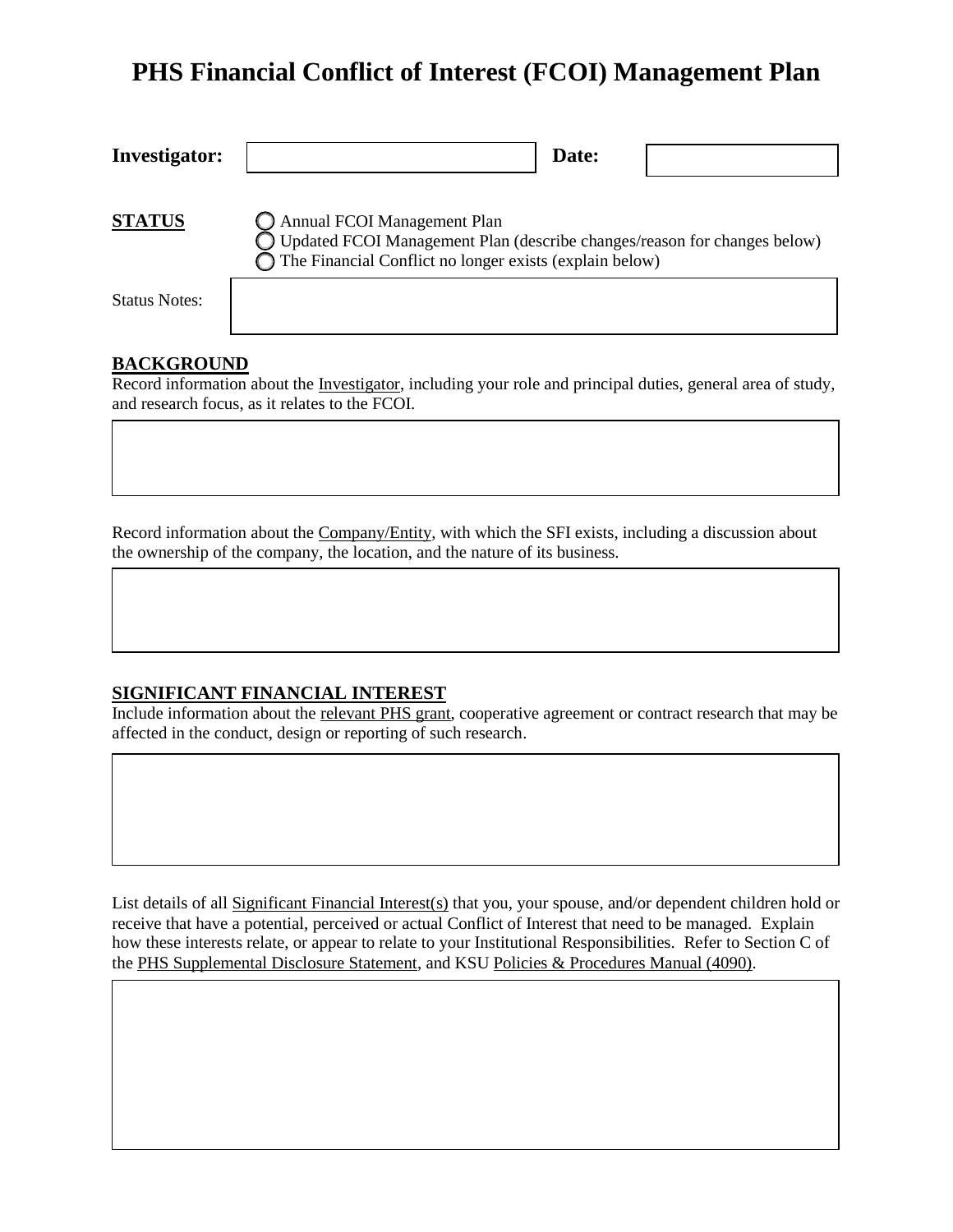## **MANAGEMENT PLAN**

Address how the SFI will be managed. All cases will be different: see guidelines below for guidance. Contact the University Research Compliance Office with any questions at PHSFCOI@ksu.edu

Examples of conditions or restrictions that might be imposed to manage an Investigator's Financial Conflict of Interest include, but are not limited to:

- Public disclosure of financial conflicts of interests (FCOI) in publications and oral presentations (i.e. when presenting or publishing the research; to staff members working on the project; to the Institution's Institutional Review Board(s), Institutional Animal Care and Use Committee(s), etc).
- For projects involving human research subjects: disclosure of FCOI directly to participants; informed consent obtained by person(s) other than investigator and supervisees.
- Appointment of an independent monitor or oversight body capable of taking measures to protect the design, conduct, and reporting of the research against bias resulting from the FCOI;
- Modification of the research plan;
- Double blind data analysis.
- Data analysis and interpretation by independent reviewers or review of raw data and manuscript by an external independent reviewer.
- Protection of the academic rights and interests of students/fellows involved in the project.
- Change of personnel or personnel responsibilities, or disqualifications of personnel from participation in all or a portion of the research;
- Reduction or elimination of the financial interest (e.g., sale of an equity interest); or
- Severance of relationships that create financial conflicts

## **SAFEGUARDING OBJECTIVITY**

Describe specifically how the conditions of the management plan (listed above) will safeguard objectivity in the research project.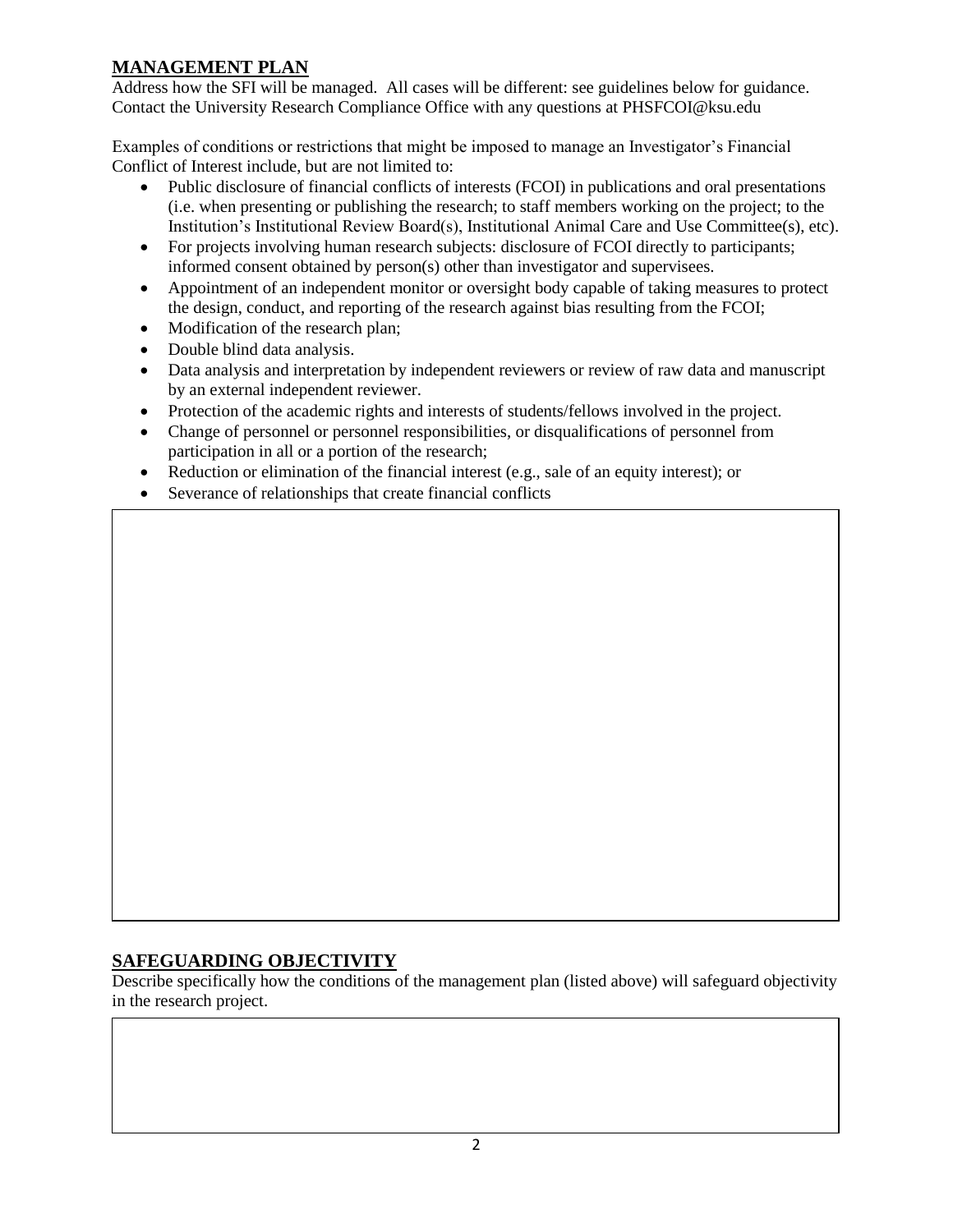## **REVIEW**

This PHS Financial Conflict of Interest Management Plan will be reviewed annually, or sooner when circumstances warrant.

## **FACILITIES USE AGREEMENT**

If any K-State laboratories or property will be used by, or on behalf of the Company/Entity, a Facilities Use Agreement must be completed and approved by the Associate VP for Research.

#### **OTHER** (attach additional sheets if necessary)

Other documentation that may be included in the PHS FCOI Management Plan (if applicable):

- Intellectual property developed/utilized by the PI that is or may be owned by Company/Entity.
- Documentation of any arrangements with the Company/Entity that restrict publication or presentation of research reports and other scholarship.
- Documentation of an impartial third party to develop and execute purchases from the Company/Entity, if the Investigator intends to purchase items from the Company/Entity. The third party should not be under the Investigator's supervision or control.
- Identification of other K-State activities and/or sponsored projects that could reasonably be seen as overlapping with activities or projects for which the Company/Entity receives benefit. If overlap is determined to exist, then the management plan should address how the overlap will be managed, such as the Investigator informing the sponsors of overlapping projects.
- Any formal K-State agreement that is related to the Company/Entity.

#### **AGREEMENT**

I have read, understand, and will abide by the PHS FCOI management plan guidance and procedures mentioned herein.

Investigator's Name (print) Investigator's Signature Date

\_\_\_\_\_\_\_\_\_\_\_\_\_\_\_\_\_\_\_\_\_\_\_\_\_\_\_\_\_\_\_\_\_\_\_\_ \_\_\_\_\_\_\_\_\_\_\_\_\_\_\_\_\_\_\_\_\_\_\_\_\_\_\_\_\_\_ \_\_\_\_\_\_\_\_\_\_\_\_\_